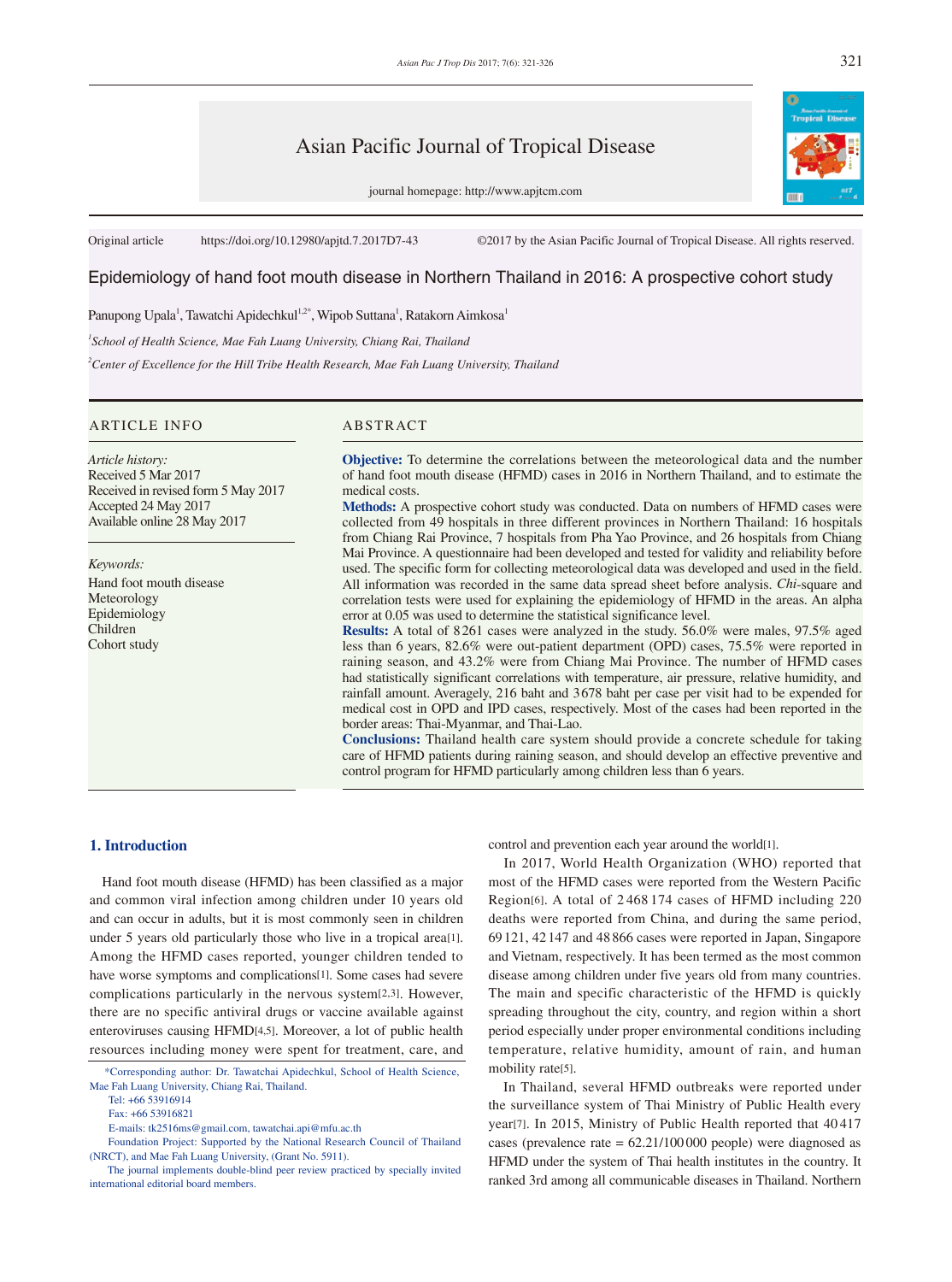Thailand was reported as the area with the highest prevalence of HFMD. In the first three months of the year of 2016 (January–March 2016), totally 8 973 cases of HFMD were reported through the system. Majority of the cases were under 5 years old, and there was no different proportion between sexes[8]. A lot of public health resources had been spent for treatment, care and prevention program for HFMD in Thailand[9].

 Northern region of Thailand has its own specific geographical characteristics, which consists of 70% mountainous area[10]. This leads to variation of seasons: raining, hot (summer), and cold (autumn). Three provinces, Chiang Rai, Chiang Mai, and Pa Yao provinces, have specific and similar characteristics. These provinces have borders with Myanmar, China, and Lao. These countries have different health care systems and services. However, there are many people crossing borders every single day. The opportunity of spread of any specific diseases is high in these areas. Most of the public health staff who are working on disease control and prevention in border areas mainly focus on control of disease which is related to raw food and food product contamination[11].

 Several researches presented the association between meteorological data and the occurrence of HFMD, but there is no research done in these particular settings. The aim of the study was to detect the association between the characteristics of HFMD including the number of the cases reported through the health institutes in Northern Thailand and the information from three meteorological stations.

#### **2. Materials and methods**

#### *2.1. Study design*

 We conducted a prospective cohort study in Chiang Rai, Chiang Mai and Pha Yao provinces to explain the epidemiology of HFMD and its association with meteorological data in 2016.

### *2.2. Study sites*

 Data on HFMD were collected from 49 hospitals: 16 hospitals from Chiang Rai Province, 7 hospitals from Pa Yao Province, and 26 hospitals from Chiang Mai Province (Figure 1). The meteorological data were obtained from three different meteorological stations, or one station in each province, while the meteorological data were recorded from three meteorological stations, one station from each province.

#### *2.3. Study sample*

 Totally, 8 261 cases of HFMD were reported and data were collected from the 49 targeted hospitals from January 1, 2016 to December 31, 2016. All of the cases were suitable for analysis. The information of wind speed, temperature, rainfall amount, air pressure, and relative humidity in the same period as HFMD reported was recorded from the three meteorological stations in Chiang Rai,



**Figure 1.** Location of the study area, Chiang Rai, Chiang Mai, and Pha Yao provinces in Northern Thailand.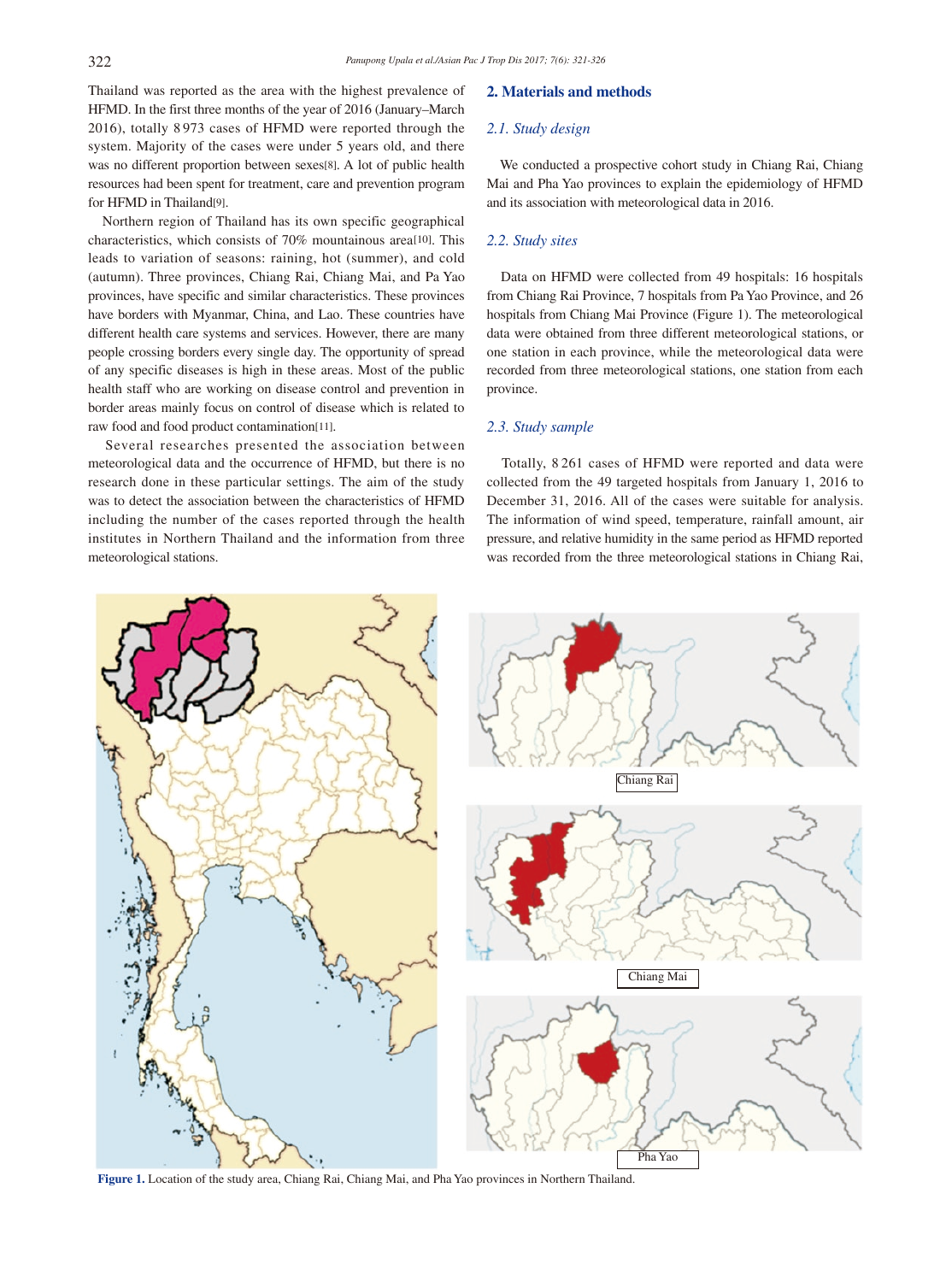Chiang Mai, and Pa Yao provinces.

#### *2.4. Research instruments*

 A specific questionnaire developed for data collection regarding the HFMD from 49 hospitals was used. Questionnaire was tested for validity and reliability by three external experts [item-objective congruence technique (IOC)], and also a pilot study was done in a similar population before the questionnaire was used. Information such as age, sex, in patient or out patient case, residential area, date of seeking medical care, date of receiving treatment, treatment outcome, treatment cost, *etc*. was required.

 The spread sheet was also developed for specific purpose on collecting the meteorological data. The form had been reviewed for feasibility test before starting the process of data collection in the three meteorological stations.

#### *2.5. Procedure of data collection*

 Before the process of data collection in 49 hospitals, the hospital directors and the hospital staff who worked in Department of Diseases Investigation were invited to participate in the meeting. In the meeting, we provided all essential research information including information required from the HFMD patients. The system of reporting between researcher and hospitals had been created. Once the HFMD was detected by the medical doctor, the staff of Department of Disease Investigation was alerted. The personal and relevant information of HFMD patients was investigated by using the questionnaire. All information was sent to the research center afterward. All information of the HFMD patients from 49 hospitals was directly reported to the research center within 24 h.

 The meteorological data were requested for every month from three meteorological stations in Northern Thailand. The data were entered into the spread sheet provided. The sheets were sent to the research center in the early weeks of every month. The meteorological data regarding environmental temperature, air pressure, relative humidity, wind speed, and rainfall amount were recorded on daily basis. The daily meteorological data were calculated to get the representative data of a week. Weekly data were used for forecasting the model and analysis.

 Before starting the process of data analysis, two data sources were merged into the same file and stored.

#### *2.6. Statistical analysis*

 Data were double-entered and validated by using Microsoft Excel. Data analysis was carried out by using SPSS version 24, 2016 (SPSS, Chicago, IL). Descriptive statistics (mean, maximum, minimum, standard deviations, frequencies and percentages) were used to describe the general characteristics of the patients. *Chi*square and correlation tests were used to detect the association between variables at  $\alpha = 0.05$ . Specific graphs and maps were developed for explaining the epidemiology of HFMD.

# *2.7. Ethical considerations*

 All study procedures were approved by the Mae Fah Luang University Research Ethics Committee on Human Research (No. 027/2559). Permission of performing the study was also obtained from Chiang Mai, Chiang Rai, and Pa Yao Provincial Chief of Public Health Offices. All participants had been given essential information including the objective of the study, and the informed consent was obtained before commencing the project.

#### **3. Results**

 A total of 8 261 cases of HFMD were diagnosed from three provinces and recruited into the study; 56.0% were males (Table 1), 97.5% were aged  $\leq 6$  years old, 82.6% were identified as outpatient department (OPD) cases, and 43.2% were in Chiang Mai Province.

#### **Table 1**

General characteristic of the subjects  $(n = 8261)$ .

| Characteristic  |               | $\boldsymbol{n}$ | $\%$ |
|-----------------|---------------|------------------|------|
| <b>Sex</b>      | Male          | 4628             | 56.0 |
|                 | Female        | 3633             | 44.0 |
| Type of patient | Out-patient   | 6822             | 82.6 |
|                 | In-patient    | 1439             | 17.4 |
| Age (year)      | $\leqslant$ 6 | 8053             | 97.5 |
|                 | > 6           | 208              | 2.5  |
| Season          | Summer        | 1 1 0 5          | 13.4 |
|                 | Raining       | 6239             | 75.5 |
|                 | Winter        | 917              | 11.1 |

 Four meteorological factors correlated with the number of HFMD cases in Chiang Rai Province: environmental temperature (*r* = 0.283, *P* = 0.042), air pressure ( $r = -0.505$ ,  $P < 0.001$ ), relative humidity  $(r = 0.454, P = 0.001)$ , and rainfall amount  $(r = 0.442, P = 0.001)$ (Table 2).

#### **Table 2**

Pearson's correlation between meteorological data and the number of HFMD cases, 2016.

| Area       | Meteorological    | No. of  | r        | $P$ -value             |  |
|------------|-------------------|---------|----------|------------------------|--|
|            | data              | cases   |          |                        |  |
| Chiang Rai | Temperature       | 3505    | 0.283    | $0.042$ <sup>*</sup>   |  |
|            | Air pressure      |         | $-0.505$ | $< 0.001$ <sup>*</sup> |  |
|            | Relative humidity |         | 0.454    | $0.001^*$              |  |
|            | Wind speed        |         | $-0.084$ | 0.552                  |  |
|            | Rainfall amount   |         | 0.442    | $0.001^*$              |  |
| Chiang Mai | Temperature       | 3566    | 0.088    | 0.536                  |  |
|            | Air pressure      |         | $-0.517$ | $< 0.001$ <sup>*</sup> |  |
|            | Relative humidity |         | 0.575    | $< 0.001$ <sup>*</sup> |  |
|            | Wind speed        |         | 0.048    | 0.737                  |  |
|            | Rainfall amount   |         | $-0.438$ | $0.001$ <sup>*</sup>   |  |
| Pha Yao    | Temperature       | 1 1 9 0 | 0.005    | 0.971                  |  |
|            | Air pressure      |         | 0.135    | 0.339                  |  |
|            | Relative humidity |         | $-0.375$ | $0.006^{\degree}$      |  |
|            | Wind speed        |         | 0.322    | $0.020^{*}$            |  |
|            | Rainfall amount   |         | 0.101    | 0.478                  |  |

": Significant level at  $\alpha = 0.05$ .

 Three meteorological factors correlated with the number of HFMD cases in Chiang Mai Province: air pressure (*r* = –0.517, *P* < 0.001), relative humidity ( $r = 0.575$ ,  $P < 0.001$ ), and rainfall amount ( $r =$  $-0.438$ ,  $P = 0.001$ ). Two meteorological factors correlated with the number of HFMD cases in Pha Yao Province: relative humidity (*r* =  $-0.375$ ), and wind speed ( $r = 0.322$ ,  $P = 0.020$ ).

 The number of HFMD cases significantly increased in raining season. A large proportion of HFMD cases in raining reason were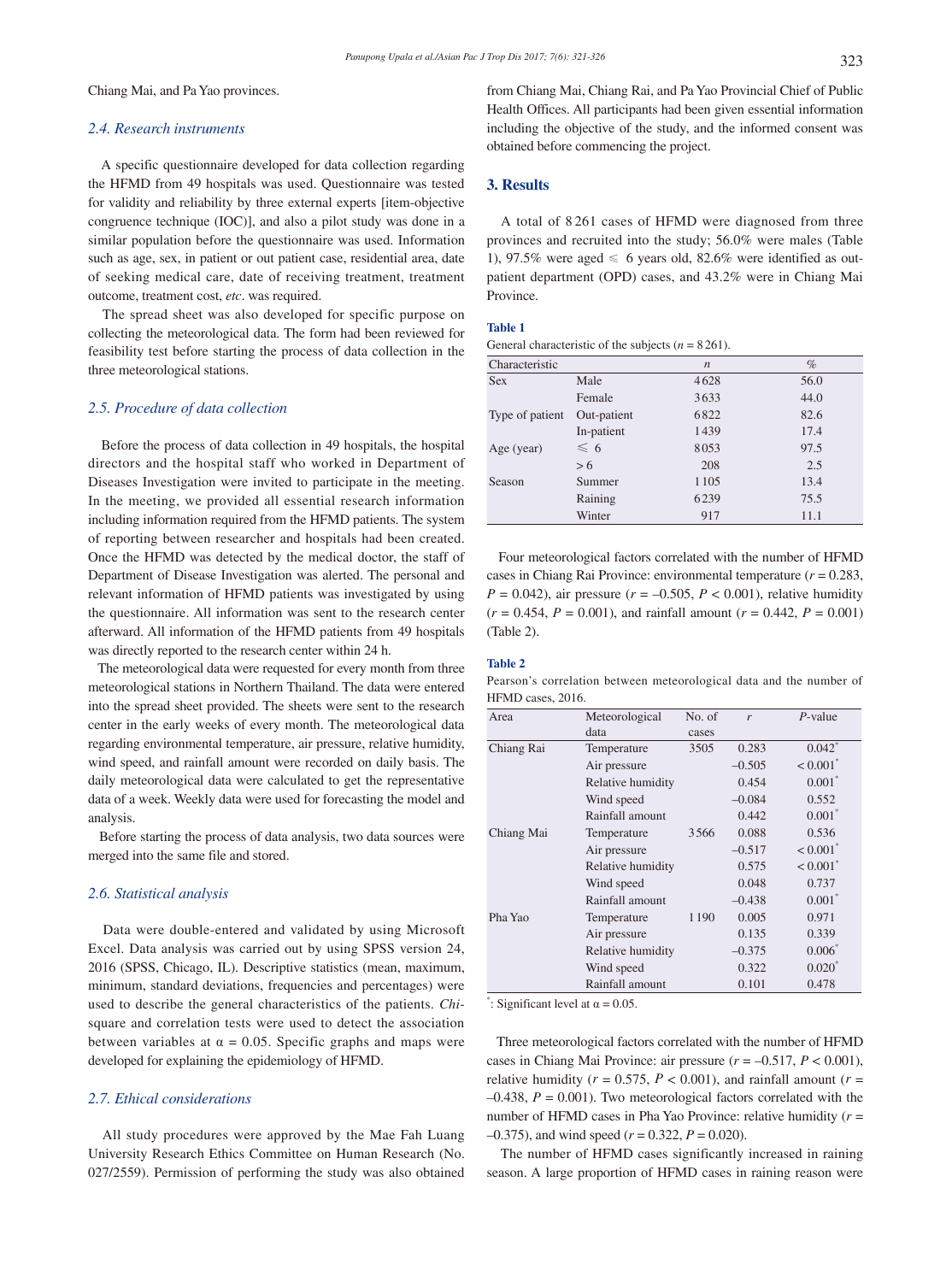severe cases and were admitted in a hospital (Table 3). In 2016, the incidence of HFMD per 1000 people were 3.91, 2.68, and 2.94 in Chiang Rai, Chiang Mai, and Pa Yao provinces, respectively. Regarding the medical cost, the result found that averagely, 216 baht per visit to outpatient department (OPD) and 3 678 baht per case for inpatient-department (IPD) per admission were spent respectively. A few cases of HFMD patients had a complication. The major complications were encephalitis, pulmonary edema, and hemorrhage. Therefore, in total 1 473552 baht (50000 US dollar), and 7775292 baht (260000 US dollar) was spent for treatment for OPD and IPD respectively in the year 2016 in three provinces.

#### **Table 3**

Associations between types of patient with sex, season, and age.

| Factors              |         | Types of patient       |      | $\chi^2$ | $P$ -value             |
|----------------------|---------|------------------------|------|----------|------------------------|
|                      |         | Out-patient In-patient |      |          |                        |
| Sex                  | Male    | 3807                   | 821  | 0.752    | 0.386                  |
|                      | Female  | 3051                   | 618  |          |                        |
| Season               | Summer  | 940                    | 165  | 20.309   | $< 0.001$ <sup>*</sup> |
|                      | Raining | 5086                   | 1152 |          |                        |
|                      | Winter  | 795                    | 122  |          |                        |
| Age (years) $\leq 6$ |         | 6645                   | 177  | 0.938    | 0.333                  |
|                      | > 6     | 1408                   | 31   |          |                        |

": Significant level at  $\alpha = 0.05$ .

 Figure 2 shows the distribution of HFMD cases in three different provinces in the year 2016. In Chiang Rai Province, most of the cases were reported from the central districts, followed by the eastern areas bordering Myanmar. In Chiang Mai Province, the disease distributed all over the province and many cases had been reported from the districts along Thai-Myanmar borders. In Pa Yao, most of the cases had been reported from Thai-Lao border areas particularly in the central district.



**Figure 2.** Number of HFMD cases in Chiang Rai, Chiang Mai, and Pha Yao provinces, 2016.

 Figure 3 shows that in Chiang Rai Province, there were some cases reported in summer particularly in the central district, and high incidence occurred during the raining season. In Chiang Mai and Pha Yao provinces, most of the cases were reported in raining season; however, a few cases were reported in summer and winter.

# **4. Discussion**

 The major finding from the study indicated that humidity is strongly correlated with the number of HFMD cases; whereas, air pressure and rainfall amount are also correlated with the number of

HFMD cases in some areas. Most of the HFMD patients who visited a hospital were diagnosed in outpatient department, and there was no difference in ratio between sexes. However, most of the patients were aged less than 6 years at the time of diagnosis. It reflects that the most vulnerable population for HFMD is young children. This is supported by the study of Sun *et al*.[12] which reported that the major route of transmission of HFMD was close contact and un-washing hands instead of respiratory transmission. Yang *et al*.[13] reported that the major vulnerable population for HFMD was young children aged 0–4 years old.

 The Thai government has to spend a lot of money for treatment of HFMD patients each year since there are a large number of visits to the hospitals. Most of the infected patients were asymptomatic and a few cases presented clinical and severe symptoms needed to get treatment and the severity was related to the genotype of the virus[14]. This implied that there were numbers of infected patients in the community but a few of them needed to attend a hospital to get treatment in Northern Thailand. To investigate the real epidemiology of the disease, we need to develop a proper method for investigation.

 The complications of HFMD were mainly found in the respiratory tract and cardiopulmonary system. This coincides with the study of Li and Lao *et al.*[15] which found that some HFMD patients had a complication of encephalitis and pulmonary edema. The complication of HFMD was related to the genotype of virus and had been detected and confirmed in South East Asia including Thailand[16-19].

 Wang *et al*.[20] performed a meta-analysis on HFMD in China which extracted the information from various published articles in different journals on the topic of HFMD in China during 2006–2015 and found that males were more susceptible to infection of HFMD than females (1.63 times more than females). This is different from the findings of our study which revealed that male and female had the same opportunity to get infected. However, in terms of age, the results had same direction that most of the HFMD cases occured in children less than 5 years old; the number of HFMD cases will decrease as age increases.

 In our study, we found that humidity was the most influencing factor to the number of HFMD cases but the environmental temperature had an impact on increase in the number of HFMD cases in some areas. This was consistent with the study of Yang *et al*.[13] which reported a few increases in number of cases while the humidity changed. Xu *et al.*[21] also reported that the temperature change between days had direct effect on the number of HFMD cases in children and it was a major factor for increase of the number of HFMD cases.

 However, the study of Huong *et al*.[22] in Mekong Delta Region, Vietnam revealed that temperature was the major climatic factor influencing the number of HFMD cases; whereas the humidity had a little impact on the number of HFMD cases. This is supported by the study of Zhang *et al*.[23] which found that the environmental temperature was the largest contributor to the number of HFMD cases followed by humidity factor. However, the study of Xiao *et al.*[24] reported that the temperature was not a constant factor impacting the number of HFMD cases but the relation was shown in the V-shape pattern.

 In our study, we also found that most of epidemic cases occurred in the borders with both Thai-Myanmar and Thai-Lao. A study in Ethiopia had presented that the major and common risk factor of occurrence of HFMD was geographical factor particularly in border areas[25]. This is concurrent with our study which found that most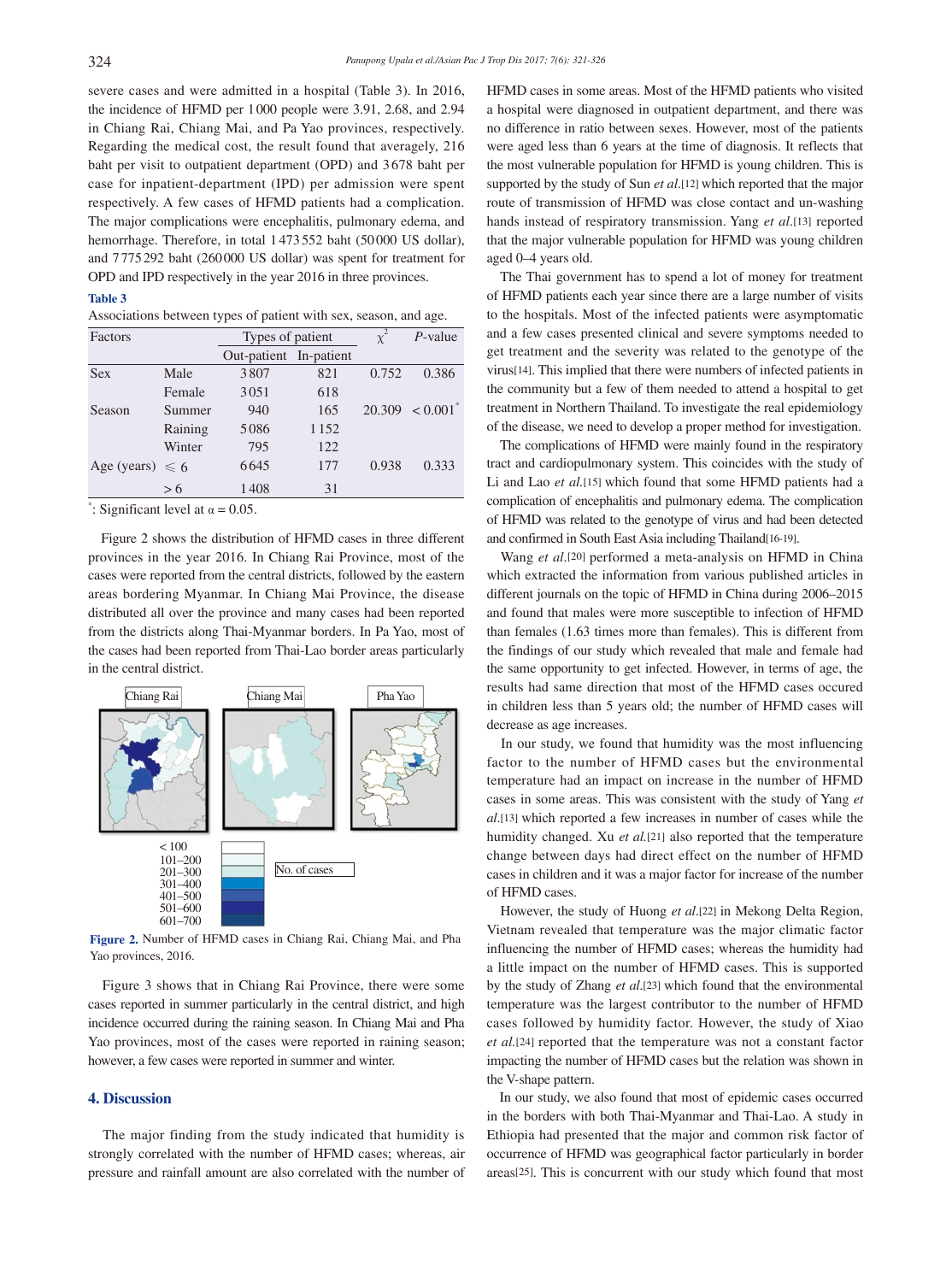

**Figure 3.** Number of HFMD by seasons in three provinces Chiang Rai, Chiang Mai, and Pha Yao provinces, 2016

of the HFMD cases occurred in the Thai-Myanmar, and Thai-Lao border areas. It might be the impact of inaccessibility of the public health intervention in the areas.

 Young children aged under 5 years old are the most vulnerable for HFMD infection. Thailand has spent a large amount of money for treatment and care particularly in Northern Thailand. The border areas, Thai-Myanmar and Thai-Lao, are most significant areas having outbreak of HFMD in Thailand. A specific public health intervention is needed for reducing the number of HFMD cases particularly in raining season.

### **Conflict of interest statement**

We declare that we have no conflict of interest.

#### **Acknowledgements**

 The researchers would like to thank all 49 hospital directors in Chiang Rai, Chiang Mai, and Pha Yao provinces for their cooperation in providing essential information. We also would like to thank the director of meteorological stations in Northern